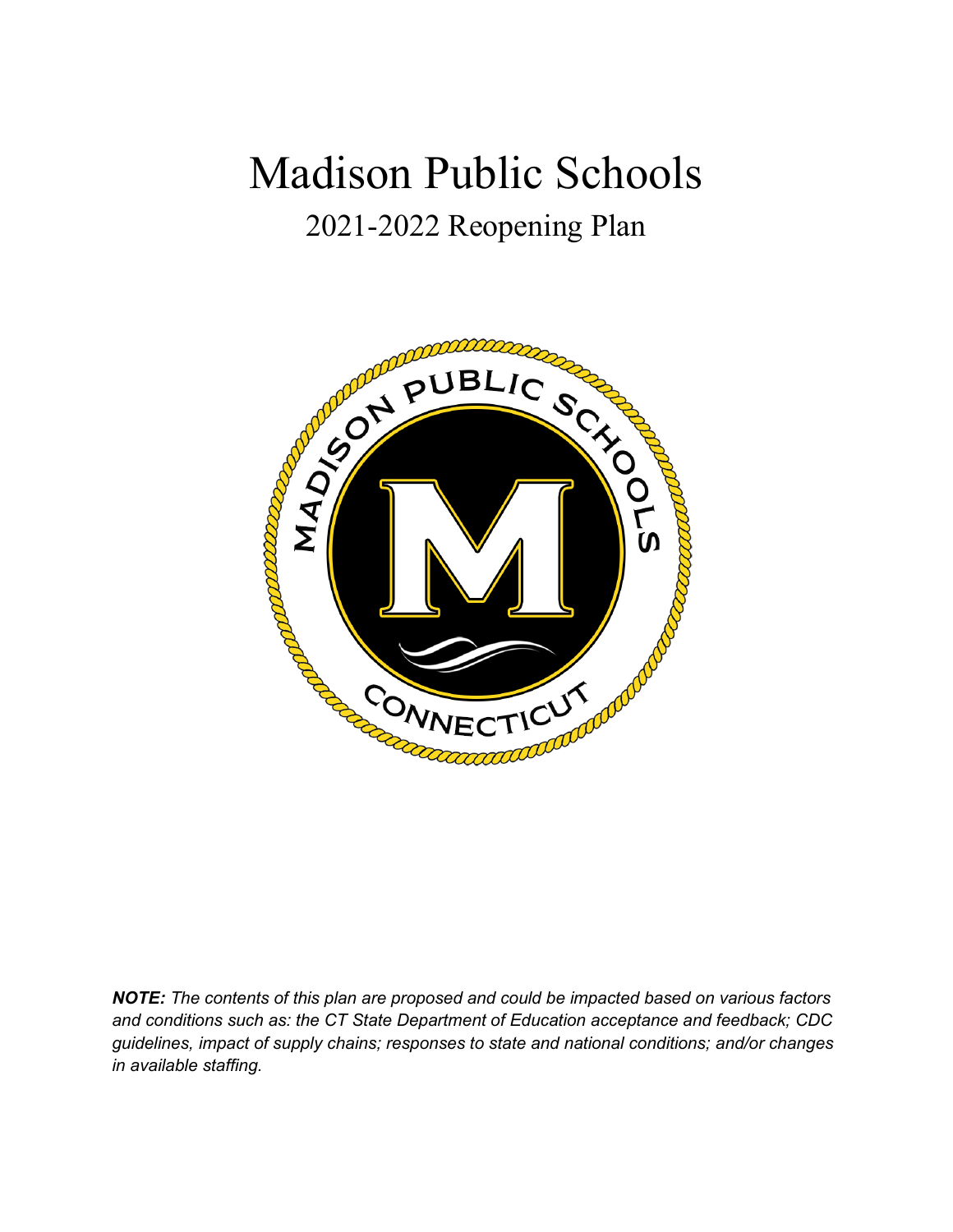# **Table of Contents**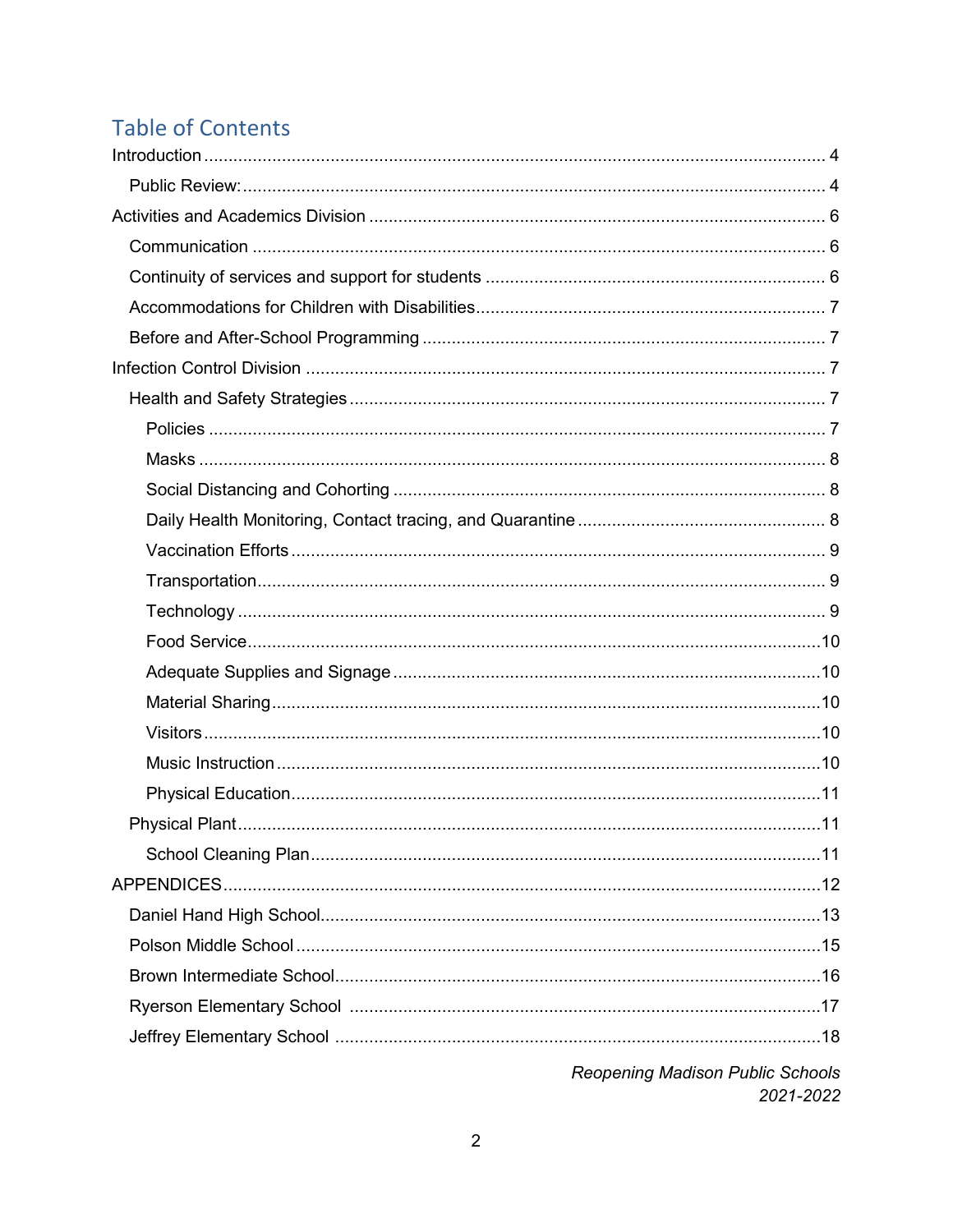| Madison Public Schools Mask Protocol Guidance for the 2021-2022 school year 21 |  |
|--------------------------------------------------------------------------------|--|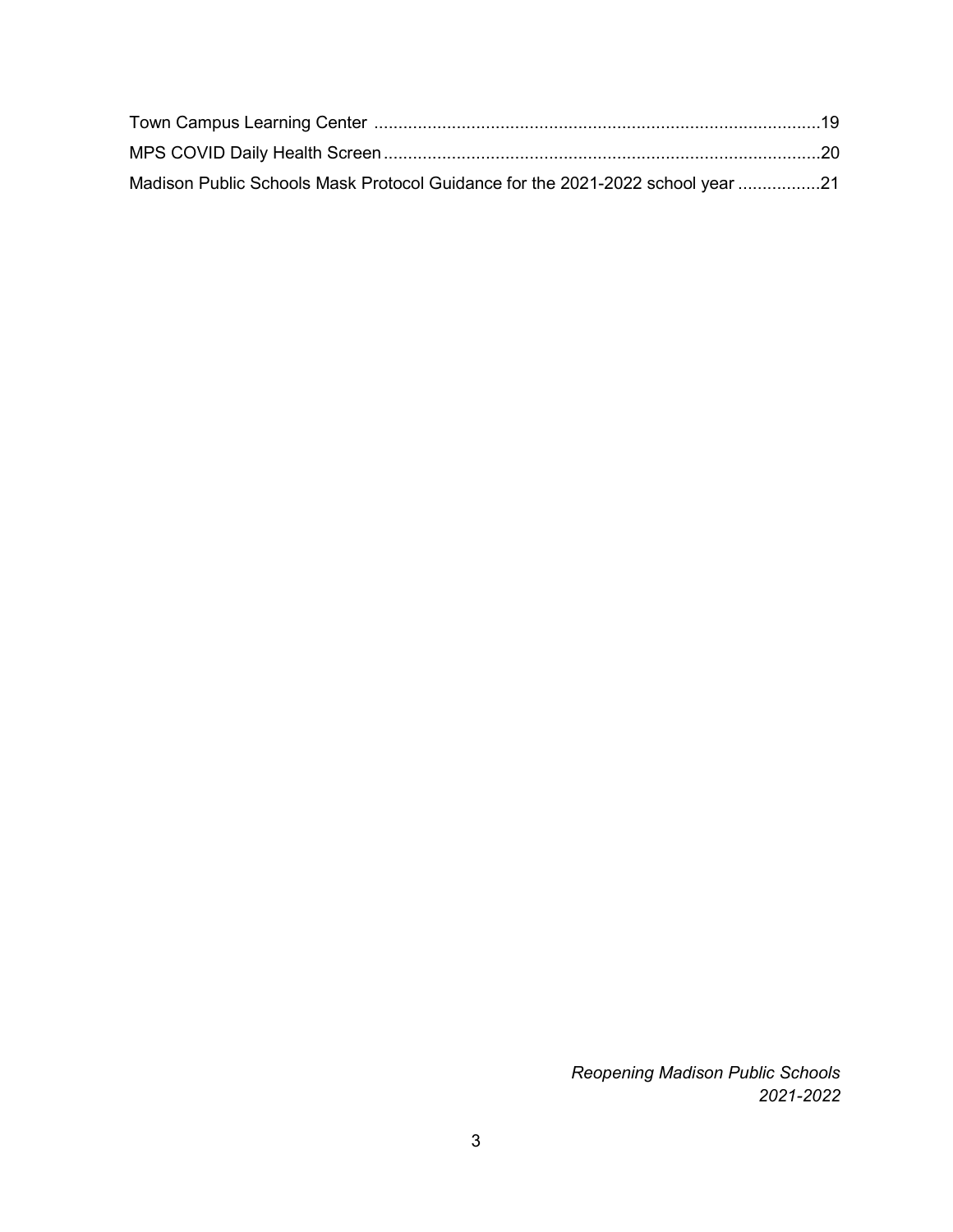# <span id="page-3-0"></span>**Introduction**

## <span id="page-3-1"></span>Public Review:

This plan responds to requirements and guidelines from the State of Connecticut. In 2020, Madison established a steering committee of community stakeholders to oversee the fall reopening plans. The oversight of the district steering committee has been instrumental in the refinement of the original plan to meet the needs of the 2021-22 school year. The district steering committee includes membership from the Board of Education, administration, central office staff, various unions, teachers, town offices and parents. In addition, each building has a separate and distinct committee of broad representation to examine and plan for the use of building space. The input from these teams along with the state department regulations continues to shape the plan as it is presented.

The Board of Education reviewed the proposed dedication of funding from the ARP ESSER in several public meetings on: April 6, May 11, and May 25, 2021. When the Board of Education voted on the allocation of funds, the vote was 9-0 in support of the distribution. That Board meeting was attended with one of our highest public rates of the year (44 people).

The reopening plan was posted on the district website for public comment.

Thank you to the following people for their time and collaboration on putting this plan together.

#### **District Steering Response Committee Members:**

Superintendent: Craig A. Cooke, Ph.D. Assistant Superintendent: Gail Dahling-Hench BOE member: Emily Rosenthal Town Health Director: Trent Joseph Building Administrators: TJ Salutari, Brian Bodner, Melanie Whitcher, Kathryn Hart, Martha Curran, Frank Henderson, Becky Frost and Kelly Spooner Director of Special Education: Dr. Liz Battaglia Director of Human Resources: Heather Dobson Director of Administrative Services: Arthur Sickle Director of Finance: Stacy Nobitz Director of Athletics: Craig Semple Supervisor of Nursing: Stephanie Lesnik, RN Parent Representatives: Tina Walde and Tracy Hardy District Communication Specialist: Zoe Roos MEA Representative: Mike Ginsburg MAESS Representative: Sue Evans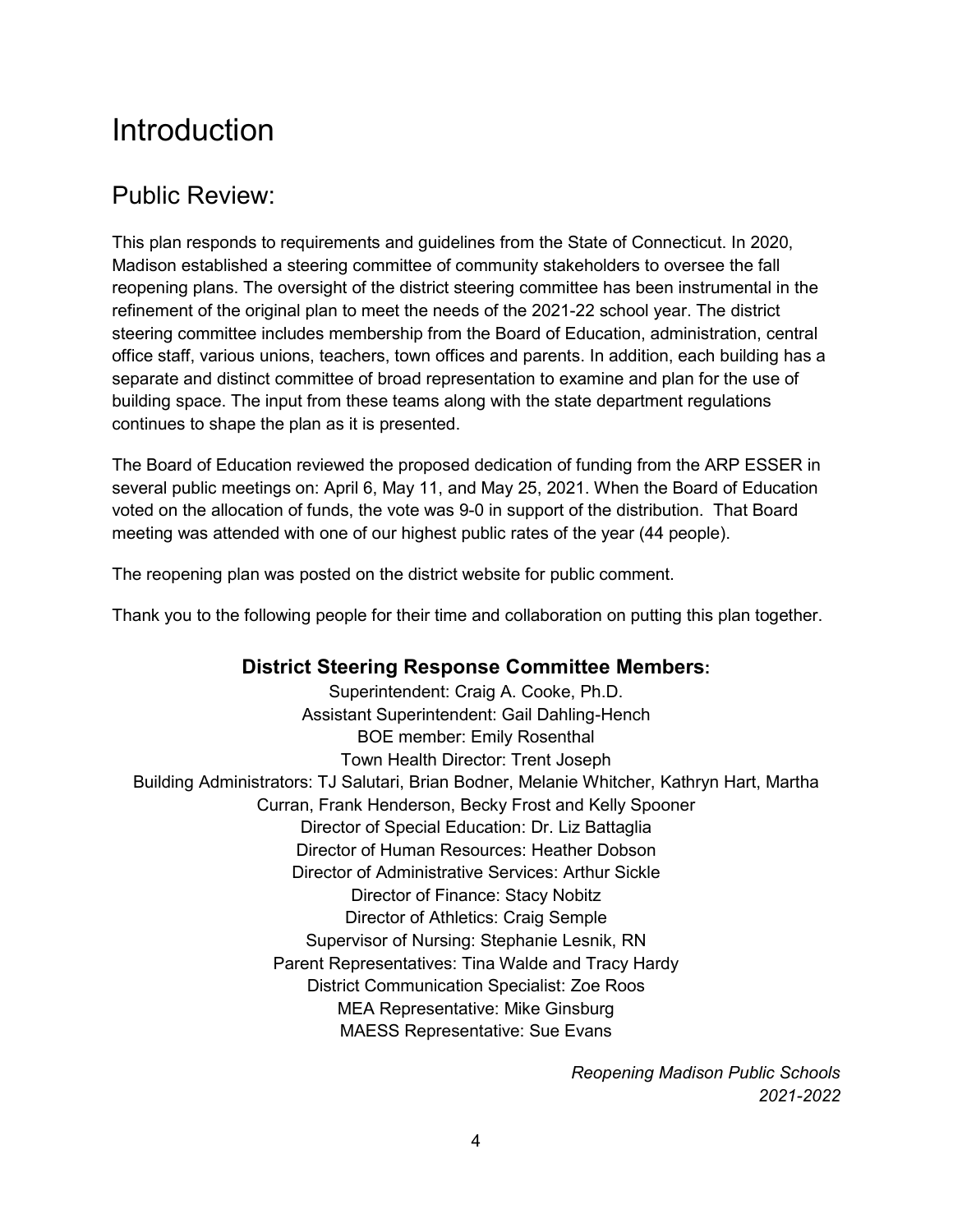# Building & Space Committee Members

| <b>Daniel Hand High</b><br><b>School</b>                                                                                                                                                                                  | <b>Polson Middle School</b>                                                                                                                                                                                                                                                                                                                                                                                                                                                                                                                    | <b>Brown Intermediate</b><br><b>School</b>                                                                                                                                                                                                                                                          |
|---------------------------------------------------------------------------------------------------------------------------------------------------------------------------------------------------------------------------|------------------------------------------------------------------------------------------------------------------------------------------------------------------------------------------------------------------------------------------------------------------------------------------------------------------------------------------------------------------------------------------------------------------------------------------------------------------------------------------------------------------------------------------------|-----------------------------------------------------------------------------------------------------------------------------------------------------------------------------------------------------------------------------------------------------------------------------------------------------|
| T.J. Salutari (Principal)<br><b>Brian Bodner (Assistant</b><br>Principal)<br>Melanie Whitcher (Assistant<br>Principal)<br>Celina DaSilva (ELA 9-12<br>coordinator)<br>David Buller (Math Teacher)<br>Keiler Snow (Parent) | Kathryn Hart (Principal)<br>Martha Curran (Asst. Principal)<br>Ilena Andrich (Spanish)<br>Donna Peck (Secretary)<br>John Leonard (Music)<br>Leah Stillman(Music<br>Coord)<br>Crystal Procaccini (LA)<br>Karen Owen (Nurse)<br>Lisa Lee (Parent Rep)<br>Erin Bickelhaupt (Math/Sci)<br>Peter Bizier (LA/SS)<br>Melissa Arms (Math)<br>Chris Perras (Counselor)<br>Brian Courtmanche (Math)<br>Sarah Sandora (Science Coord)<br>Carol Sullivan (Math Coord)<br>Stephanie Jarvis (PE)<br>Maude Moore (Science)<br>Kevin Potter (Security officer) | Frank Henderson (Principal)<br>Team Leaders:<br>Ashley Lunn (Gr.4<br>Teacher)<br>Lisa Seales (Gr. 4<br>Teacher)<br>Lauren Warner (Gr. 5<br>Teacher)<br><b>Tracey McGinley (SPED</b><br>Teacher)<br>Val Alberti (School Nurse)<br>Eliza Hayes (Guidance<br>Counselor)<br>Tina Phelan (PTO President) |
| <b>Jeffrey Elementary</b><br><b>School</b>                                                                                                                                                                                | <b>Ryerson Elementary</b><br><b>School</b>                                                                                                                                                                                                                                                                                                                                                                                                                                                                                                     | <b>TCLC</b>                                                                                                                                                                                                                                                                                         |
| Becky Frost, Principal<br>Ella Cinquino, Teacher<br>Alicia Dunbar, Teacher<br>Becky Frost, Principal<br>Megan Hogarth, Parent<br>Kathy LeBlanc, ParaEducator<br>Renee Pardo, Teacher<br>Michelle Rindfleisch, Teacher     | Kelly Spooner, Principal<br>Jennifer Soja, Teacher<br>Drew Sellitti, Teacher<br>Jennifer Figurelli, Teacher<br>Peggy Bell, Teacher<br>Christine Piteo, Parent<br>Representative - Ryerson PTO<br>President                                                                                                                                                                                                                                                                                                                                     | Dr. Liz Battaglia<br>(Principal/Director of Special<br>Education)<br>Maria Hainer (PreK Team<br>Leader/School Psychologist)<br>Angela Milone (Teacher)<br>Lisa Miceli (Teacher)<br>Dashana Kyttle (School<br>Nurse/Parent)                                                                          |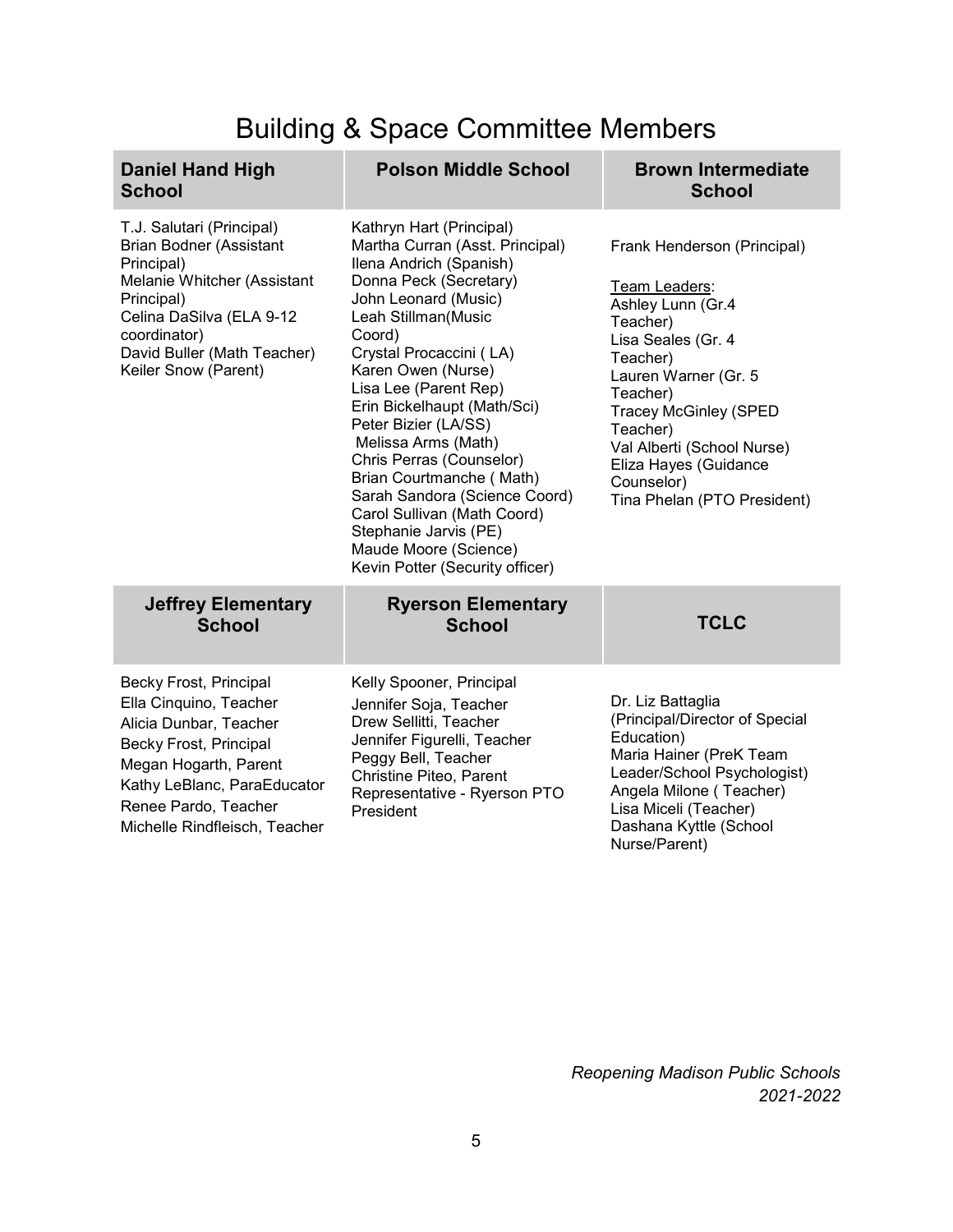# <span id="page-5-0"></span>Activities and Academics Division

## <span id="page-5-1"></span>**Communication**

Keeping the MPS community informed is critical to a successful reopening. Parents and staff will receive updates from the Superintendent of Schools and/or building principal throughout the school year regarding the most up to date policies and protocols.

An eNotify will not be sent each time a member of the school community tests positive. Case counts will instead be updated regularly on the district website.

#### Learning Model

The District will open in Fall 2021 for full in-person learning only. Voluntary Full Remote learning will not be offered as an option to students and families.

For students in temporary District-sanctioned COVID -19 isolation or quarantine, daily Google Classroom assignments and scheduled Google Meets will be conducted on a temporary basis for the duration of the quarantine. In all other situations, remote learning will not be offered for other absences from school.

## <span id="page-5-2"></span>Continuity of services and support for students

Madison Public Schools and the Madison community have a complete suite of social and emotional support for students. The district placed one full time social worker in each building. This will provide community outreach and family support for all students. All staff will be trained in signs of trauma prior to the start of the year so they can recognize and provide intervention for staff or students who might be struggling. Madison Youth and Family Services (MYFS) provides additional support services both during and after the school day.

An addition to the Middle School Effective Schools Solution team at Polson will provide increased availability to students suffering from anxiety, stress and other emotional needs in the school setting. This program includes an additional component of family outreach and support.

Additional intervention staff at the elementary schools will provide timely small group interventions for our youngest learners as supported by research. All levels of the system will benefit from the math and literacy coaches being reinstated to serve all levels of the system.

Summer Math and Reading activities have been broadly distributed and can be accessed by all students with their Chromebooks. Families without internet access, or with inadequate access, were asked to contact their building Principal to acquire a district-provided Wi-Fi hotspot. The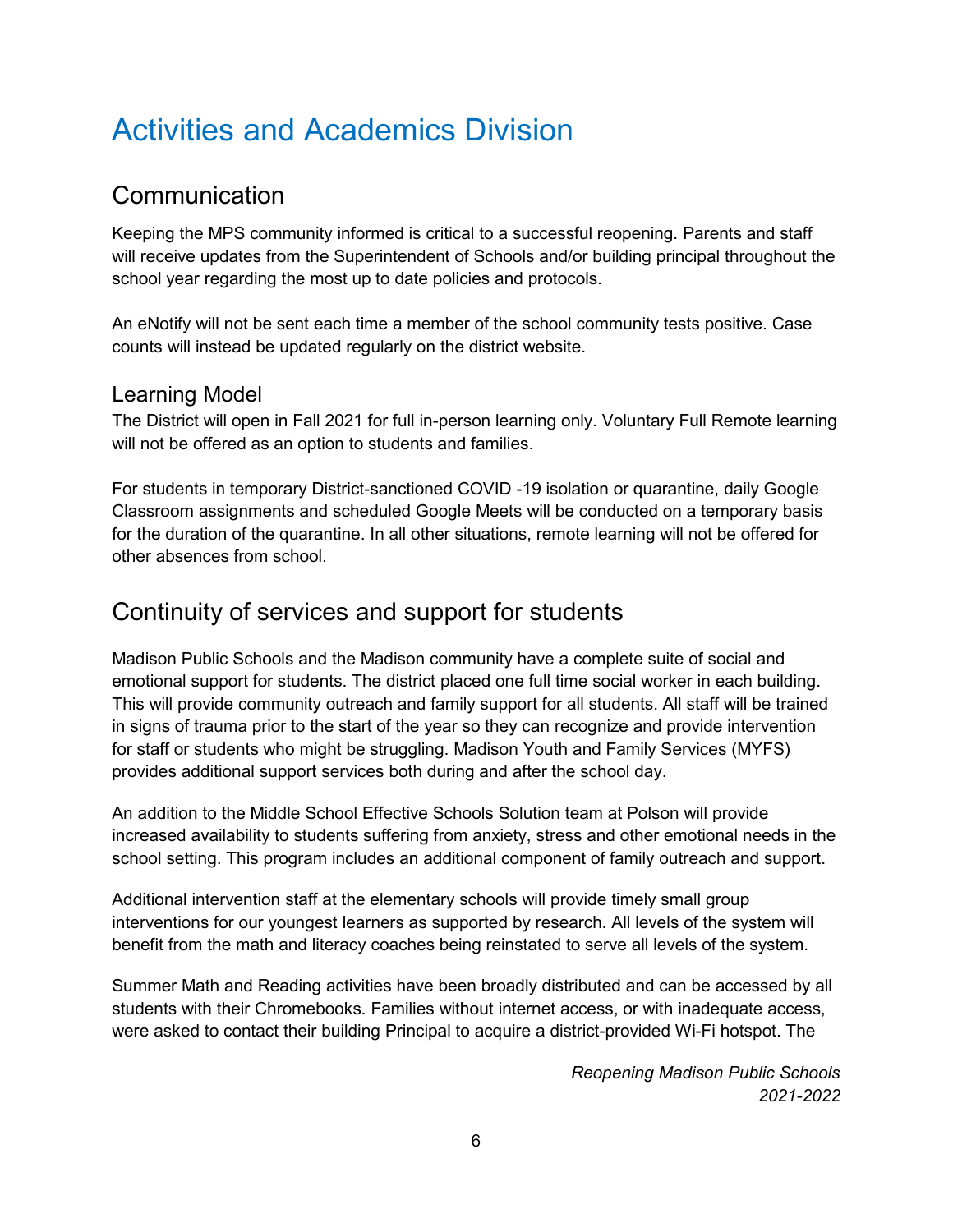district has also obtained subscriptions for various instructional platforms. Additional materials and resources are offered to our English Learners and their families.

## <span id="page-6-0"></span>Accommodations for Children with Disabilities

Madison Public Schools developed its reopening plan with the understanding that there has been no waiver of requirements under the Individual with Disabilities Education Act (IDEA). The plan addresses implementation of the Individual Education Plans (IEP) to assure a Free Appropriate Public Education (FAPE) in the Least Restrictive Environment (LRE) while focusing on health and safety precautions.

Madison Public Schools is proud to offer Extended School Year (ESY) summer services to students who qualified. Planning and Placement Teams (PPT) will meet to review the student's current performance and adjust the IEP if appropriate. The plan will be adjusted as new guidance is provided to the district from the State Department of Education. Each student who has an IEP is assigned a special education case manager who collaborates with general educators to implement the IEP. The case managers will communicate with parents about their students' program through phone calls and emails.

# <span id="page-6-1"></span>Before and After-School Programming

The Madison Beach and Rec Department Before and After-School program runs in 3 of our buildings: Jeffrey, Ryerson and Brown. The service will continue to be available to students and families during the 2021-2022 school year.

# <span id="page-6-2"></span>Infection Control Division

## <span id="page-6-3"></span>Health and Safety Strategies

#### <span id="page-6-4"></span>Policies

The Madison Board of Education adopted policies specific to the COVID-19 Pandemic for School Year 2020-2021 that will be extended for the opening of the 2021-22 school year:

● Policy C-19.2 Health and Safety: Board thus directs the administration of the Madison Public Schools (the "Administration") to develop health and safety protocols consistent with applicable laws, rules, regulations and requirements, and to consider current guidance in the development of such protocols.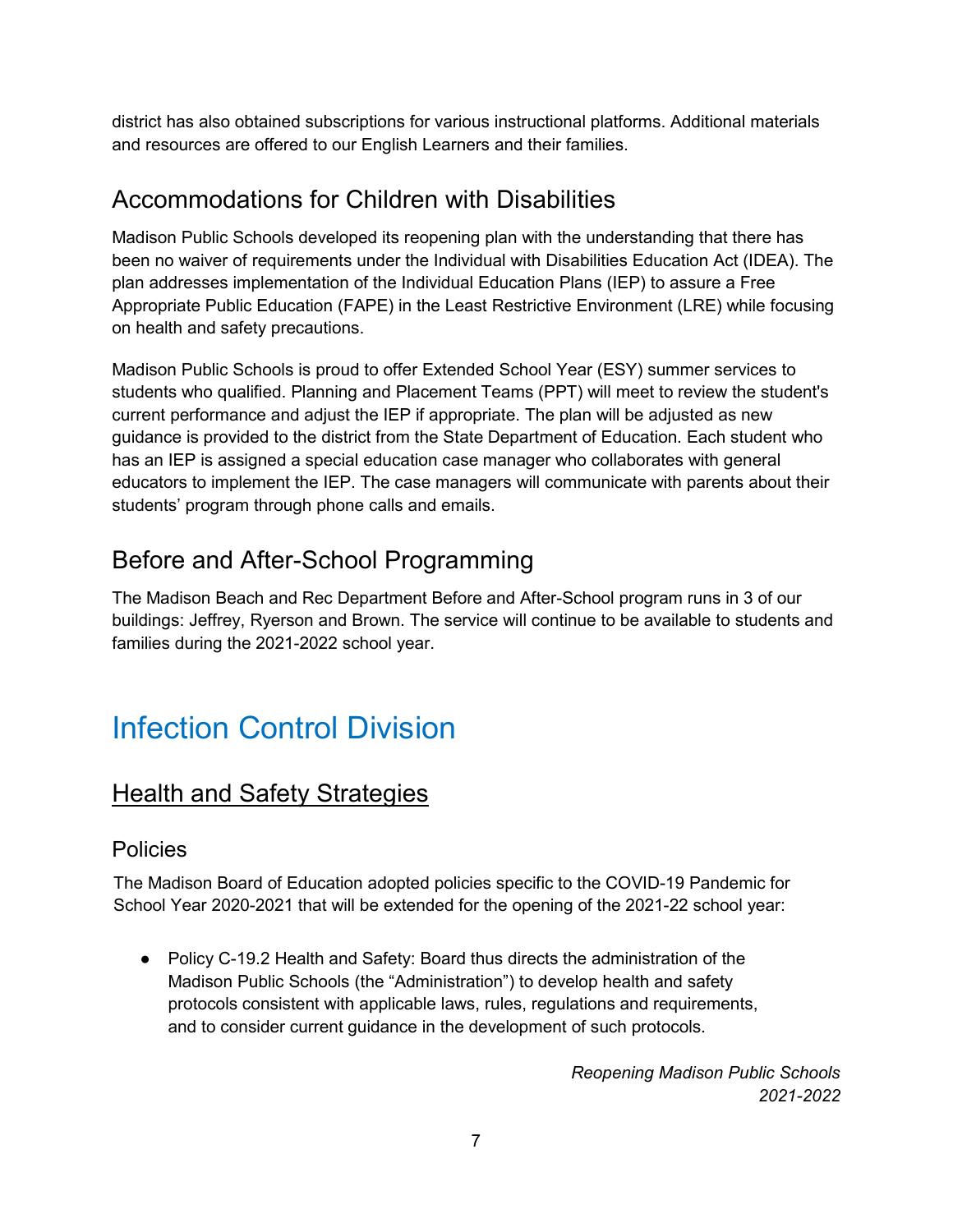● Policy C19-4 Masks and Face Coverings: creates guidelines and protocols for masks during transportation and school day activities.

District legal counsel, Shipman and Goodwin, will provide updated guidelines and applicable laws, rules, regulations and requirements as the school year progresses. The district will update accordingly.

#### <span id="page-7-0"></span>Masks

\**The following guidance is in compliance with state mandate 13A regarding face coverings in schools. The district will continue to review and revise its mask-wearing policies as the State of Connecticut offers new guidance for schools.*

For the start of the 2021-2022 school year, all students and staff - regardless of vaccination status are required to wear masks that completely cover the nose and mouth while inside a school building and on the bus, with exceptions only for those individuals for whom it is not safe to do so due to medical conditions.

Parents will be responsible for providing students with face coverings or masks. We also encourage students to bring an extra mask to school daily. Schools will have backup disposable masks available for students who forget them. "Mask Breaks" will be provided throughout the day.

## <span id="page-7-1"></span>Social Distancing and Cohorting

Facilities personnel will work with building administrators and their committees to determine classroom layouts that will maximize social distancing between student workstations, achieving 3 feet where feasible. When necessary, other school spaces have been repurposed for instructional space. Space has been maximized between the teacher and students and room density has been taken into consideration. Physical Education classes will take place outdoors, whenever possible.

Infection rates will be monitored to determine if there is a need to further cohort students. Students in grades K-3 are naturally cohorted by classroom assignment.

## <span id="page-7-2"></span>Daily Health Monitoring, Contact tracing, and Quarantine

In order to prevent transmission among the school population, parents are instructed to screen students using the MPS Daily Health Screen (Appendix 7) before leaving for school. Students should stay home if they have any symptoms consistent with COVID-19; or have had close contact with a person diagnosed with COVID-19, unless vaccinated.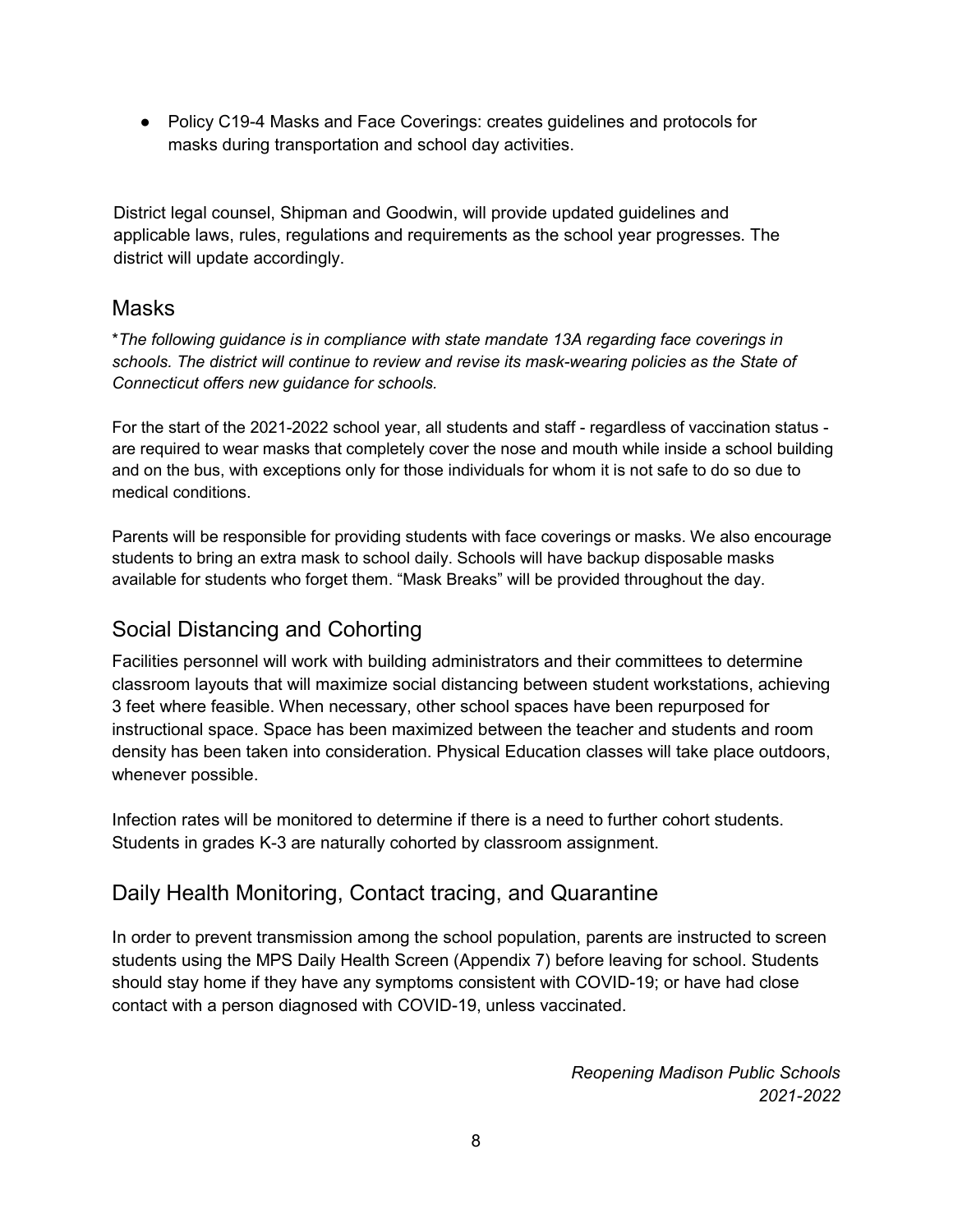The district currently maintains a 10-day quarantine period for students to return to school, athletics, or extracurricular activities. Students and staff who have been vaccinated will not be considered a close contact and are not required to quarantine unless they are experiencing symptoms of COVID-19.

For the 2021-2022 school year, the district will use the following close contact definition: A close contact is generally defined as a student within three feet of another infected student for more than 15 minutes cumulatively, but specific parameters may vary by the nature of each case. Per CDC guidance, the close contact definition will remain at six feet for contact between staff and between staff and students.

Students who are quarantined for exposure due to activities outside of school should notify their school nurse. District officials will determine the start date for a quarantine. Students who need to quarantine will be notified by a building administrator or staff member.

#### <span id="page-8-0"></span>Vaccination Efforts

The District, in coordination with the local and regional health agencies, provided all staff, including our contracted bus drivers, the opportunity to attend clinics that administered both doses of the Moderna COVID-19 vaccine.

The district regularly provides parents with information for student vaccination opportunities via our mass messaging system. Proof of vaccination should be submitted to your medical provider to be added to the student's official immunization record. Once that has been completed, the pediatrician can then forward the updated immunization record to our health offices. Copies of vaccination cards can also be provided to the school nurse. Knowing our students' vaccination status allows us to quickly determine who is exempt from contact tracing and quarantining.

#### <span id="page-8-1"></span>**Transportation**

The district will open in the fall for in-person learning and buses will operate at normal capacity. Mask wearing on the school bus is required.

## <span id="page-8-2"></span>**Technology**

During the 2020-2021 school year, the MPS 1:1 Device Program was expanded to include all grade levels K-12. Chromebooks are assigned to individual students in order to eliminate sharing of devices in the classroom. The determination of when students will bring their devices home will be dependent on the grade level, and current risk status.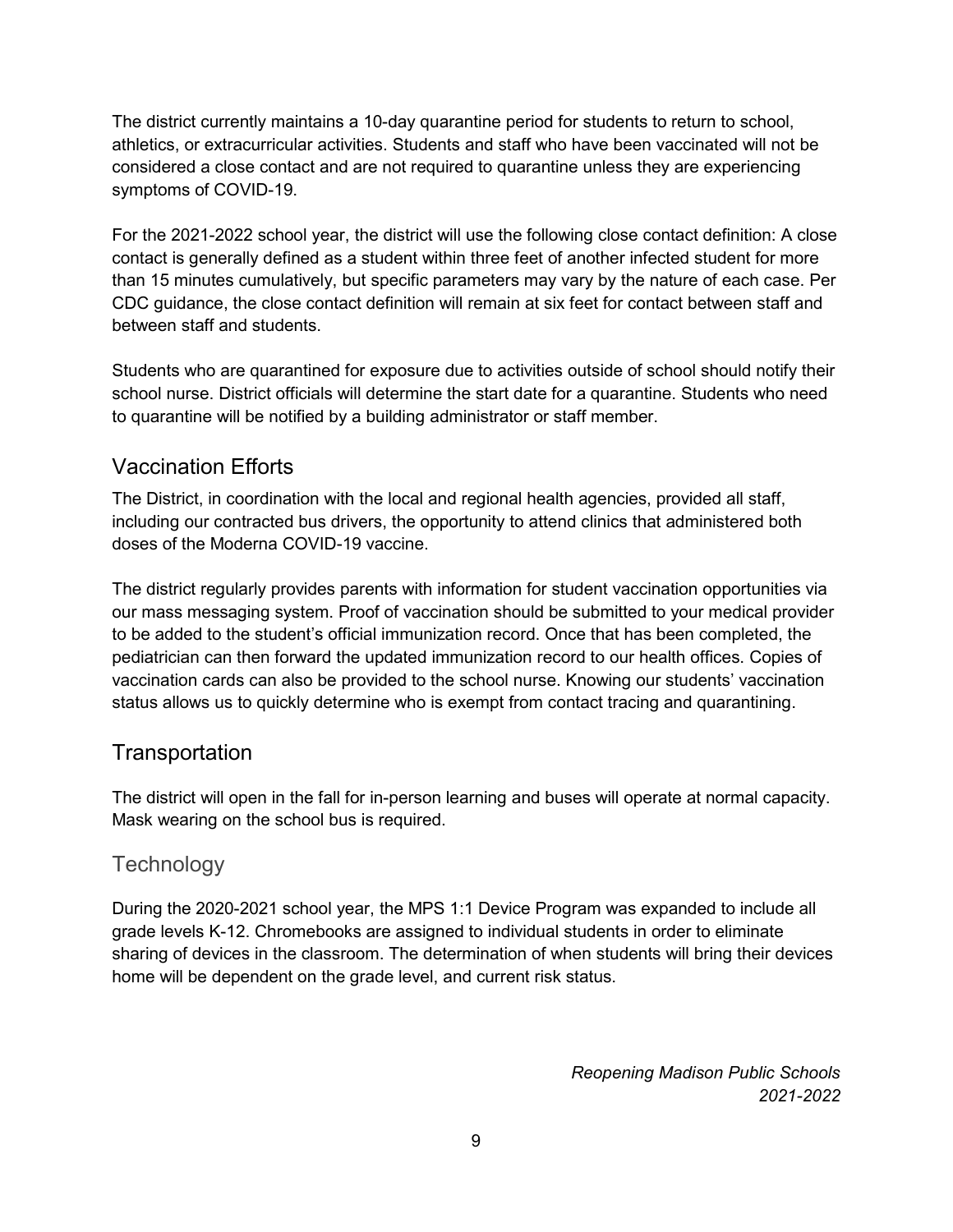#### <span id="page-9-0"></span>Food Service

MPS is committed to providing healthy meals that our students enjoy. Beginning Fall 2021, food service will return to its pre-COVID standards for meal and snack offerings.

The district will keep the cashless system developed during COVID. Parents/guardians can replenish student accounts online via the Meal Pay Plus system (transaction fees apply) or by sending/bringing a check.

All serving and cleaning procedures will return to pre-COVID levels. Social distancing will still take place during meal time – see building-based plan for further details. Shields will be placed on indoor cafeteria tables during meal times. Tents for outdoor seating have been set up at each building.

Given the absence of a Distance Learning option in Fall 2021, remote meals will not be available for purchase.

#### <span id="page-9-1"></span>Adequate Supplies and Signage

All classrooms will have access to a sink and soap OR hand sanitizer dispensers containing the appropriate levels of alcohol per guidelines. Backup supplies of disposable masks for students that have misplaced their own will be available. Tissues, disinfecting wipes, and no-touch trash cans will be in every classroom. Tape measures have been purchased for each teacher to ensure social distancing requirements.

Signage is posted throughout the buildings, including in hallways and entrances to encourage social distancing. Student, staff, and parent handbooks at each building will reflect safety protocols and procedures both building based and district wide for 2021-2022.

#### <span id="page-9-2"></span>Material Sharing

Students will practice good hand hygiene when using shared materials in content areas where manipulatives and shared equipment might be in use. In the lower grades, certain materials have been ordered for students to use individually and kept in personal bins or pouches.

#### <span id="page-9-3"></span>**Visitors**

Visitors will be allowed in the buildings when appropriate. Meetings will be held virtually or in person.

#### <span id="page-9-4"></span>Music Instruction

*Reopening Madison Public Schools 2021-2022* Students will be permitted to play their instrument indoors while maintaining the required distance and using PPE that is suitable for instruments. Students will maintain social distancing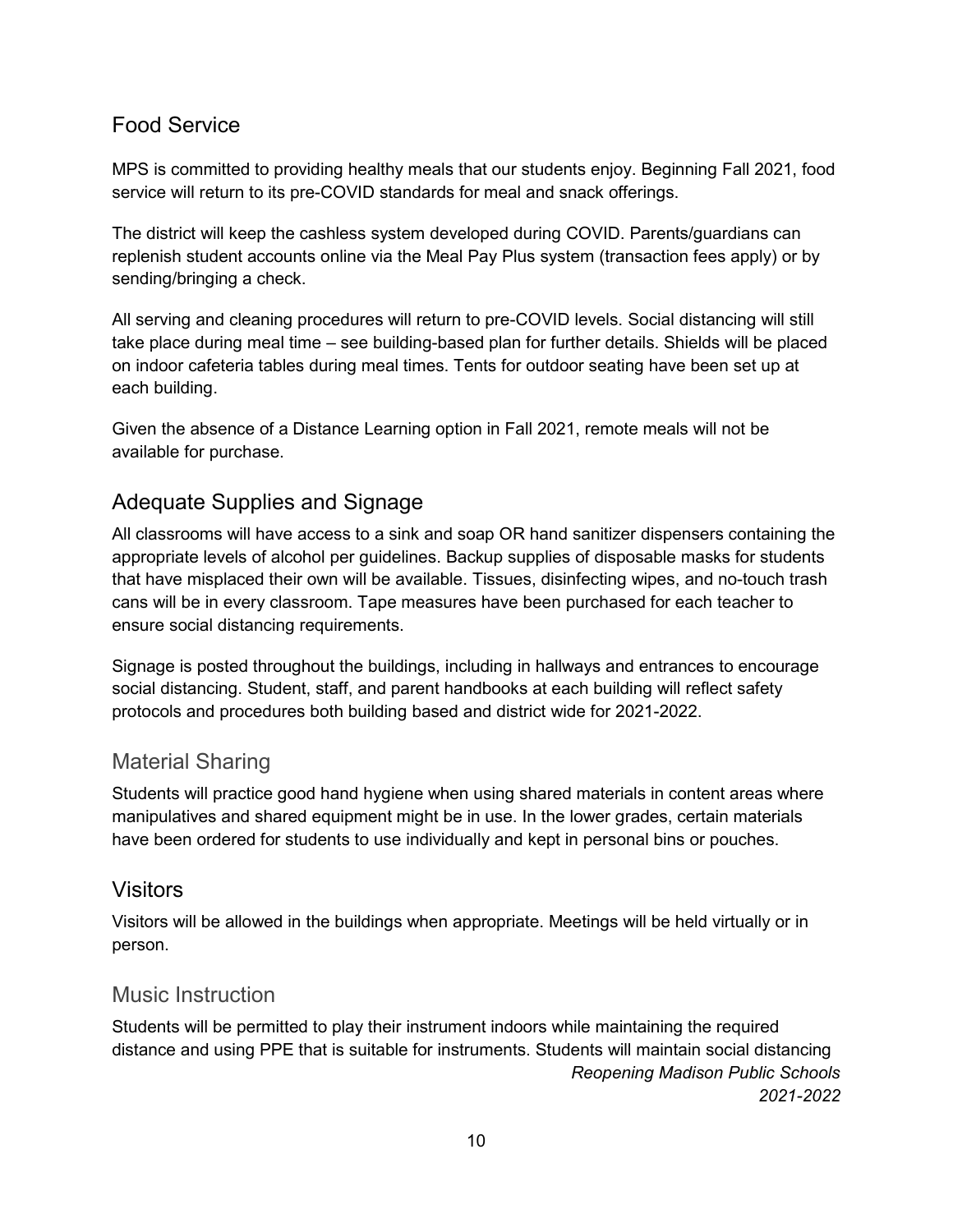for chorus class and will wear masks while singing. Instruction will take place outdoors when possible.

#### <span id="page-10-0"></span>Physical Education

PE will take place outdoors whenever possible. When outdoors, students can remove their masks. If PE classes are conducted indoors, students and staff will wear masks.

## <span id="page-10-1"></span>Physical Plant

#### <span id="page-10-2"></span>School Cleaning Plan

The Department of Public Health (DPH) has recommended we return to regular cleaning schedules for school buildings. We will continue to disinfect nurses offices and any locations where a student reports being ill. We will continue to monitor and update our reopening plan as additional DPH guidance is provided.

#### Ventilation

Ventilation has been maximized to provide ongoing distribution of outside air. The heating and cooling systems will be serviced in the summer to make sure systems are fully operational and any problems are addressed in a timely manner.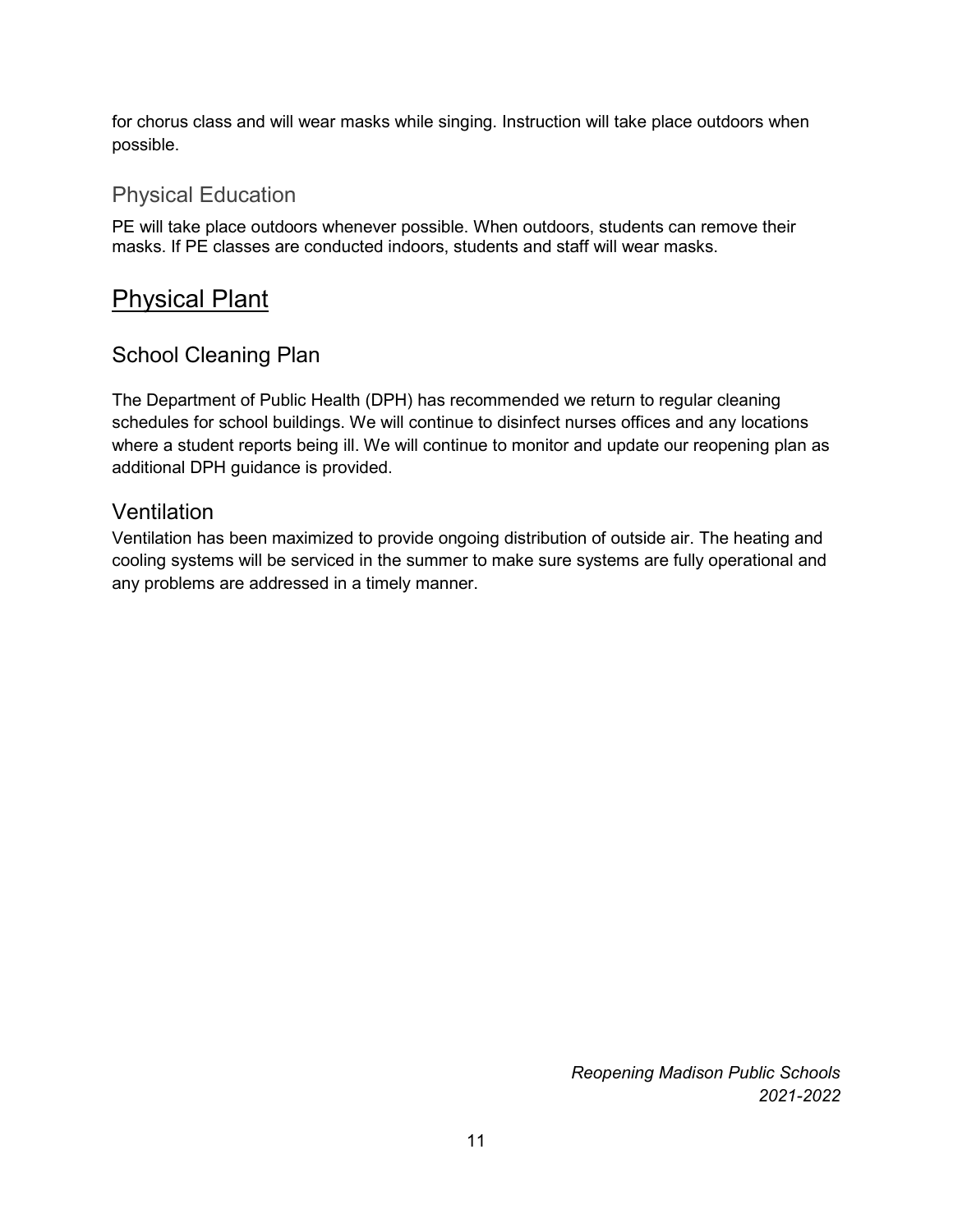# <span id="page-11-0"></span>APPENDICES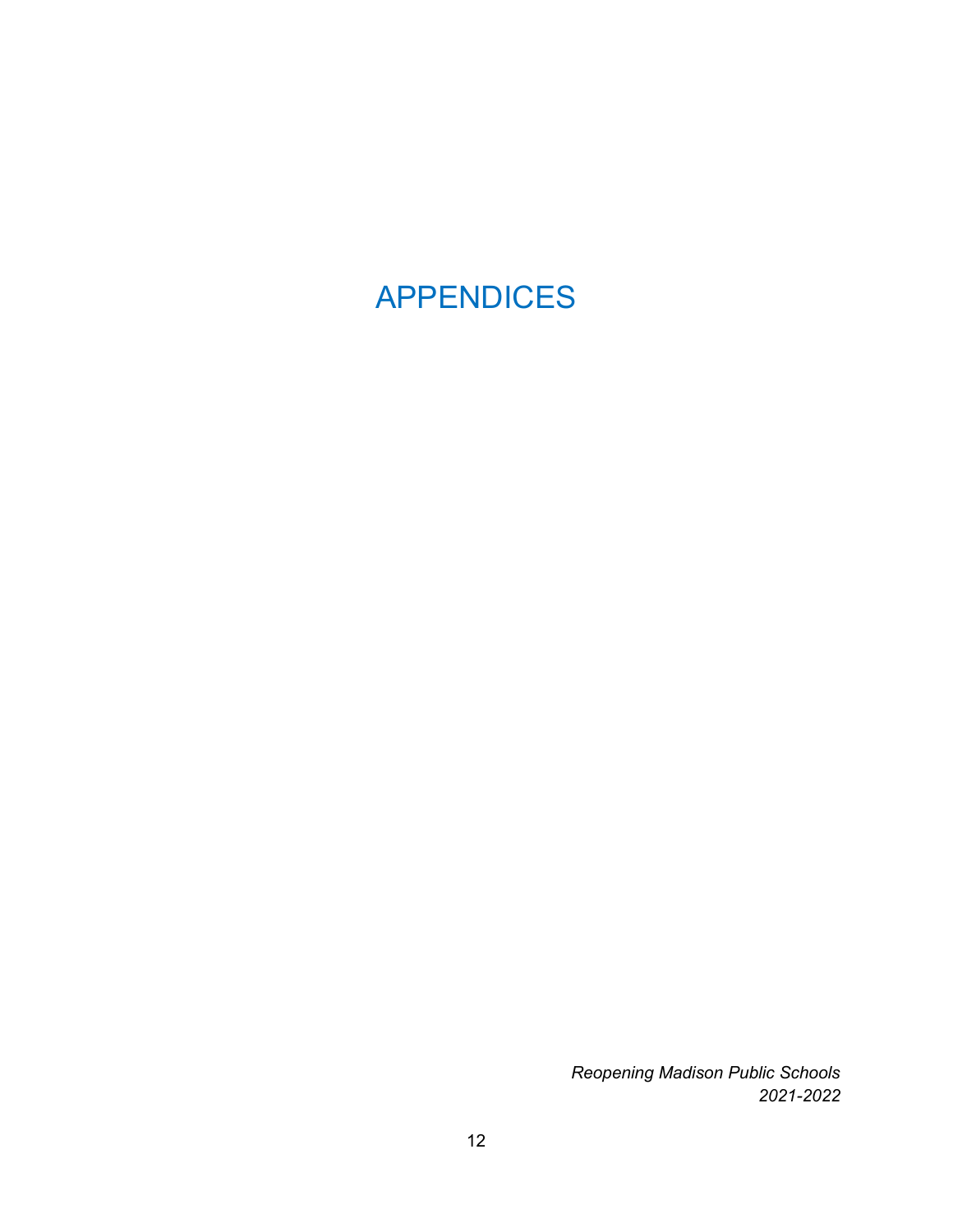

# <span id="page-12-0"></span>Daniel Hand High School Building Access & Space Plan

#### **Classroom Layout**

DHHS classrooms vary in size, layout, furniture and use. Highlighted below are the variety of classrooms students access on a daily basis.

#### Science Labs

- 1 student per desk up to 2 students/table in an attempt to maintain 3 ft distancing
- Additionally, students can sit around the perimeter of the classroom 3 ft apart
- 24 student maximum enrollment in science classes

#### Front Pod Classrooms

- 1 student per desk in an attempt to maintain 3 ft distancing
- 22 students possible to maintain 3 ft. distancing
- 3 ft distancing not possible with over 22 students enrolled

#### Rear Pod Classrooms

- 1 student per desk in an attempt maintain 3 ft distancing
- 23 students possible to maintain 3 ft distancing
- 3 ft distancing not possible with over 23 students enrolled

#### All classrooms

- Students in rows, facing towards the front of the room.
- Equipment and furniture will be removed/stored, as necessary, to meet the criteria set forth above.

The following rooms are being considered to repurpose, as necessary, to maintain 3 ft distancing: Room 130, Aux Gym, DAH, LMC, Classrooms/offices in LMC, Career Center, Outside under the tents during non-lunch periods, Computer labs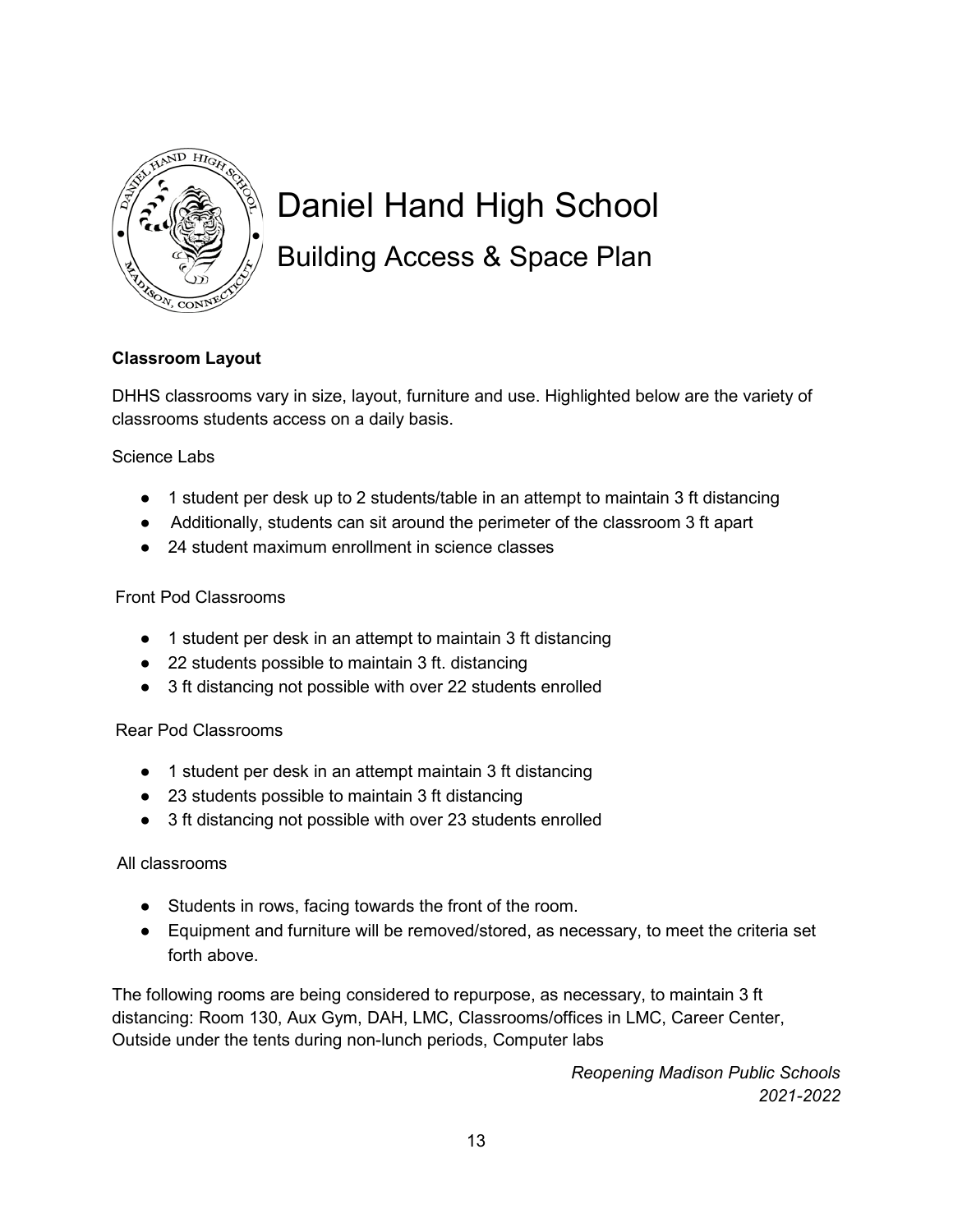Currently for the 21-22 school year, the largest academic class sizes are just under 30 students. Individual class size will determine if 3 ft spacing between students is feasible. Equipment and furniture will be removed/stored, as necessary, to meet the spacing requirement for students, teachers and support staff to share the space.

Physical Education instruction will take place outdoors (weather permitting). Physical Education will be held indoors in the gym, aux gym, fitness room, in the case of inclement weather. Health will take place in the general education classroom.

Related Arts classes require the use of a variety of specialized classrooms throughout the building.

#### **Open periods/Study Halls**

- Freshman and Sophomores who will be assigned to a study hall during any open period.
- Juniors will have access to the LMC and DAH hall during any open period.
- Seniors will have access to the LMC, DAH and Senior Commons (Bridge) during any open period.

#### **Meal Service**

- The Dining and Assembly Hall will be used for meal service. Social distancing of 3 ft or more is encouraged.
- Tents installed outside with outdoor seating available during all lunch waves
- Heaters installed in the winter to allow outdoor seating to continue during inclement weather

#### **Communication**

DHHS Handbook will be used when in person. Additions to the handbook for any reason will be in the form of an addendum and will be communicated both in person and electronically. Safety protocols and procedures, both building-based and district-wide will continue to be communicated regularly via E-Notify.

#### **Pick Up/Drop Off**

- Arrival process will follow pre-COVID procedures.
- Dismissal process will follow pre-COVID procedures.

*The School Resource Officer (MPD) will be on-site during arrival and dismissal.*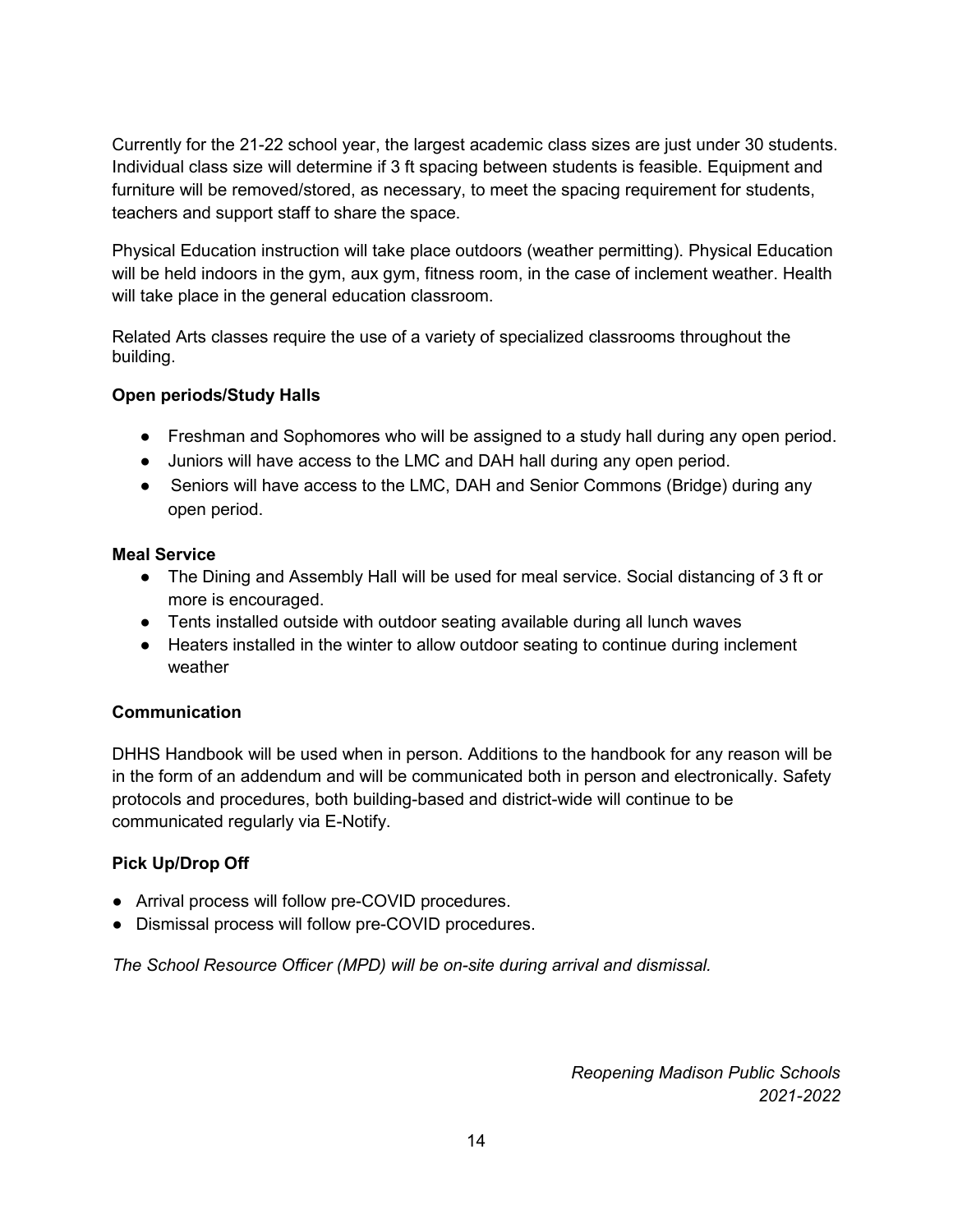<span id="page-14-0"></span>

#### **Classroom Layout**

Classrooms will be assigned based on the size of the room and the number of students who can safely fit in the class, approximately 3 feet apart. A seating chart will be kept on file in the office. At the discretion of the teacher, classes may be held outside.

#### **Teams**

Students will be placed on a team and will interact with peers for core classes, related arts and lunch. Related Arts classes will be assigned based on student selection of classes.

Lockers will be used by students and assigned by administration.

#### **Music Instruction**

Students will be permitted to play their instrument indoors while maintaining the required distance and using PPE that is suitable for instruments. Students will maintain social distancing for chorus class and will wear masks while singing.

#### **Athletics**

Students will be allowed to participate in intramural and interscholastic sports.

Physical Education instruction will take place outdoors. Physical Education will be held indoors in the gym, aux gym, and fitness room, in the case of inclement weather. Health will take place in the general education classroom.

#### **Meal Service**

Each grade level of students will eat lunch together in the café, auxiliary gym, or outdoors. Social distancing of 3 ft or more will be encouraged when eating. All communal spaces will be available as needed. Outdoor seating will also be available depending on the weather.

#### **Pick Up/Drop Off**

Arrival and dismissal process will follow pre-COVID procedures. The School Resource Officer (MPD) will be on-site during arrival and dismissal.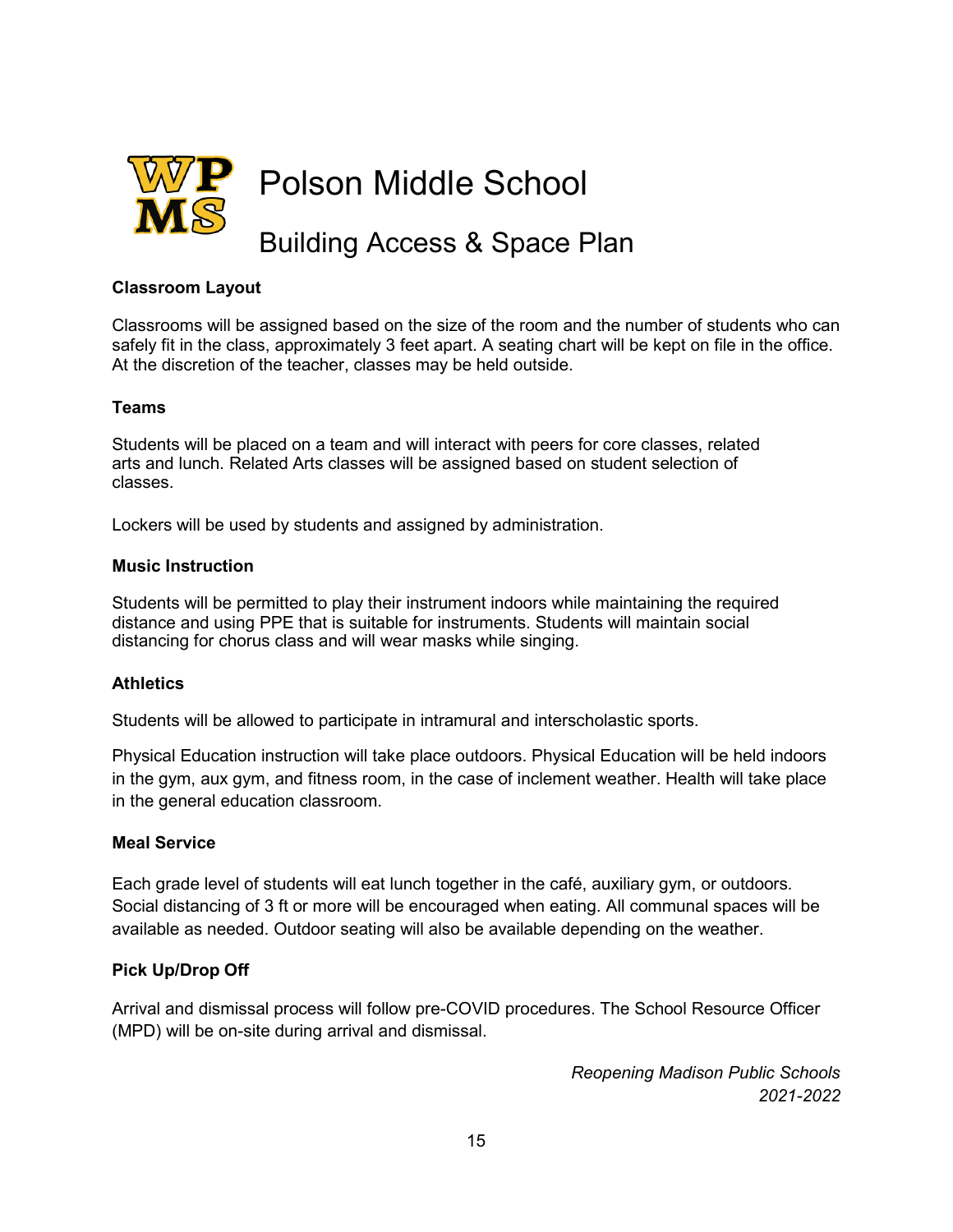

# <span id="page-15-0"></span>Brown Intermediate School Building Access & Space Plan

*The following are the substantial changes made to the Brown Intermediate School reopening plan:* 

#### **Classroom/Building Layout**

- Desks and all seating continue to be a minimum of three feet apart.
- The following building areas are used for content-specific instruction with students: Gymnasium, Art Room, Music Room, Theatre room, Computer Lab, STEAM Lab.
- Physical education is held outside, weather permitting. The gymnasium and Library Media Center are utilized on days when students cannot go outside.
- The Brown Playground/Blacktop/Field is open and students self-select where they want to play.
- Lockers will be used by students and assigned by administration.

#### **Meal Service**

The Cafeteria will be utilized for lunch waves by Team and by Grade level. Students will eat outside weather permitting. Lunch and snacks are held outdoors, weather permitting. Social distancing of 3 ft or more will be encouraged when eating.

#### **Pick Up/Drop Off**

Parent drop off and pick up will be behind the Cafeteria. Busses will drop off in front of the building and students will enter the building through the main entrance. At dismissal, students will exit via their classrooms if on the first floor and the main hallway exit if on the second floor.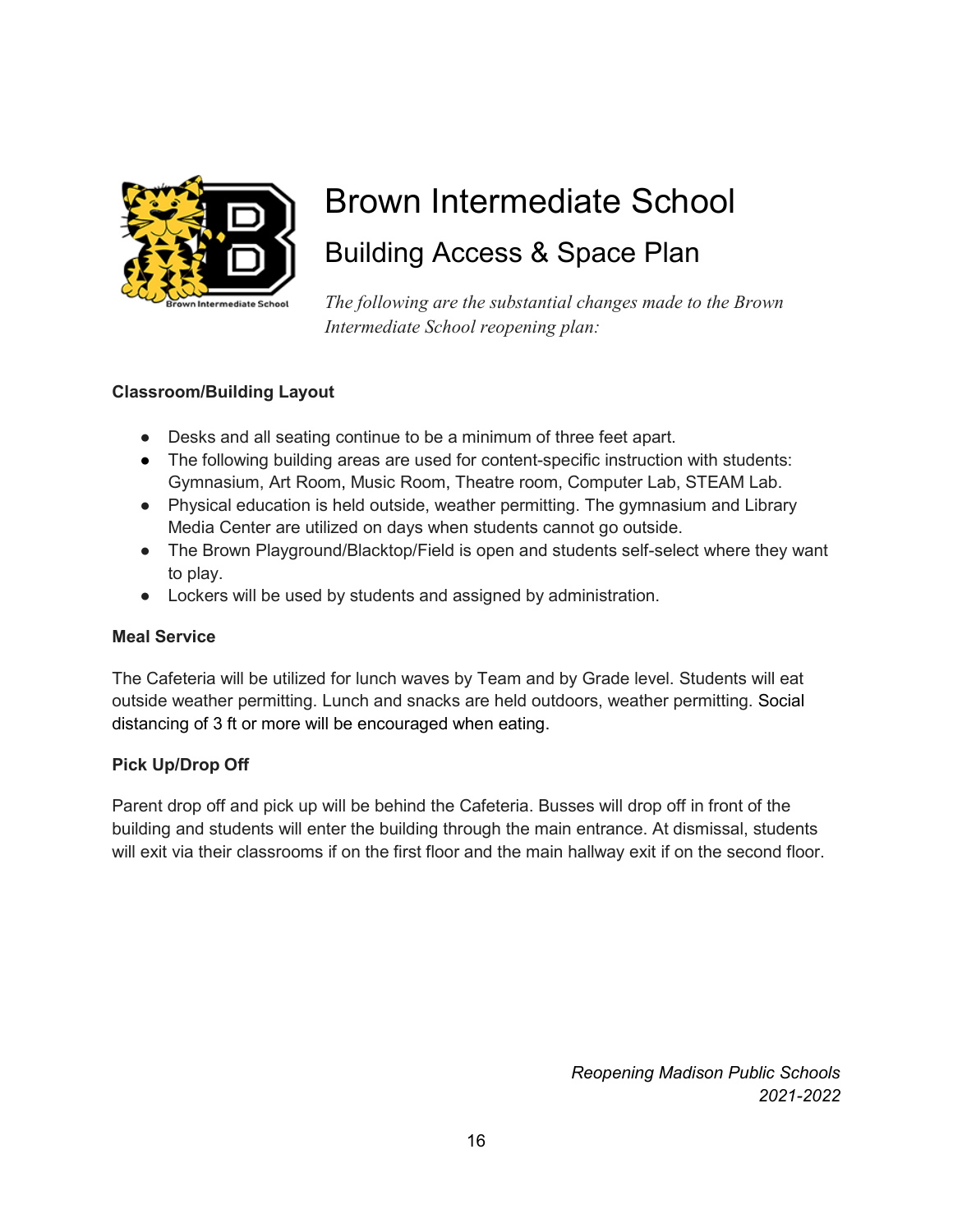

# <span id="page-16-0"></span>Ryerson Elementary School

# Building Access & Space Plan

*Building and Space Committee Meeting Recommendations for 2021 School Reopening Plan June 2021*

#### **Learning Model/Classroom Layout**

Students will stay with their grade level peers within their classroom for academic instruction. The following building areas will be used for content-specific instruction with students: Art Room, Library Media Center and PE. Music and Spanish will be held in the general education classroom. Physical education will be held outside, weather permitting. The multi-purpose room will be utilized on days when students cannot go outside.

All instruction is conducted with three feet of social distance in place. Facilities personnel will work with building administrators and their committees to determine classroom layouts that will maximize social distancing between student workstations achieving three feet where feasible.

#### **Meal Service**

Students will eat lunch in their general education classroom, outdoor picnic areas, or in the cafeteria to ensure 3ft of social distancing can be achieved.

#### **Outside Time and Playgrounds**

Grade levels will attend recess simultaneously. Students will utilize the playground equipment while practicing good hand hygiene.

After school clubs and workshops will be held with three feet of social distancing.

#### **Material Sharing**

The school will provide all students with their own materials: crayons, markers, pencils, glue sticks, scissors, etc. Students will be able to share some materials while practicing proper hand hygiene.

#### **Pick Up/Drop Off**

Parent pick up and drop off will resume their pre-pandemic routines and procedures. Drop off will be held from 8:35-8:50 AM. Parent pick up will take place at 3:25 PM. Detailed pick up and drop off plans will be communicated by the building principal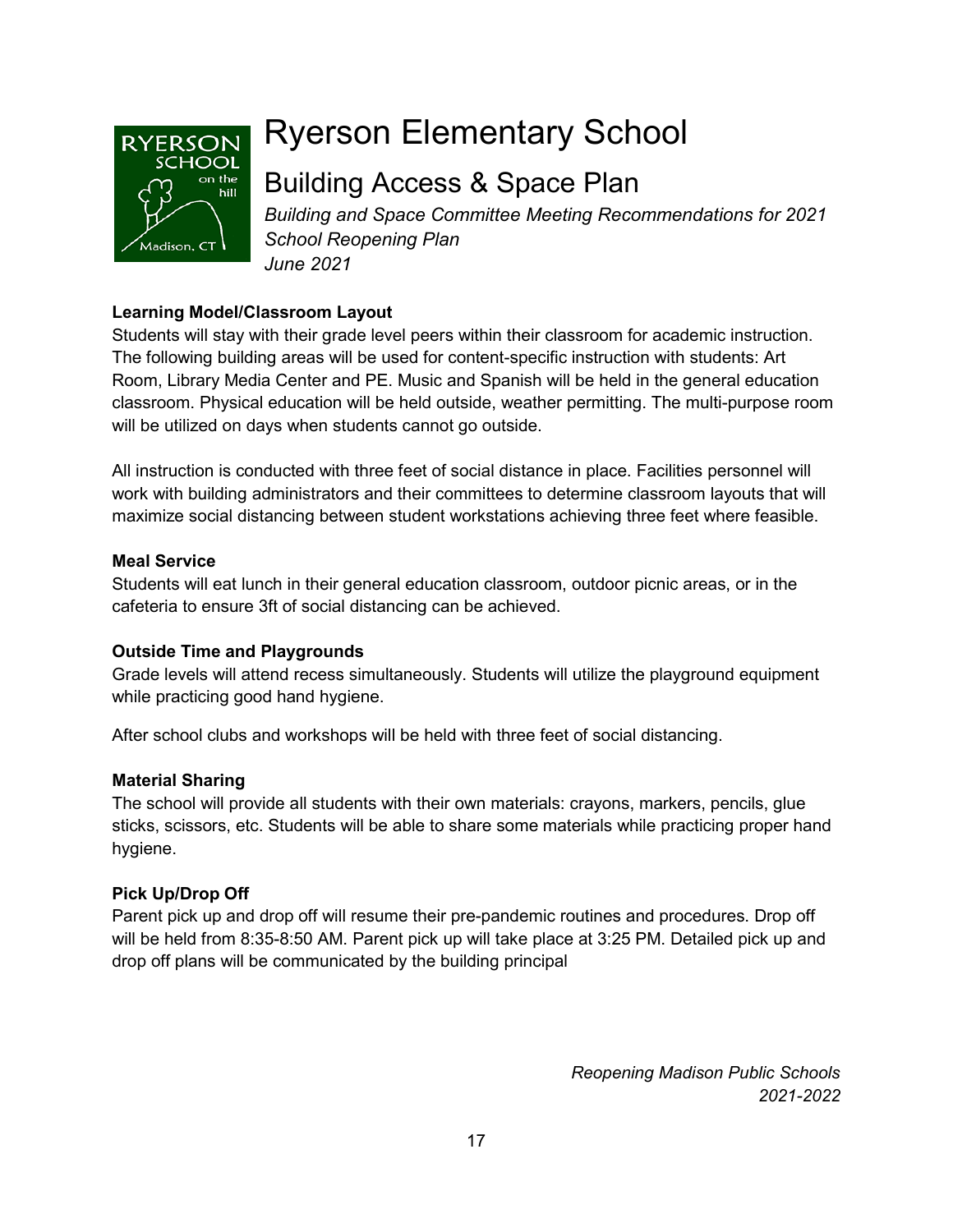

# <span id="page-17-0"></span>Jeffrey Elementary School

# Building Access & Space Plan

*Building and Space Committee Meeting Recommendations for 2021 School Reopening Plan June 2021*

#### **Classroom Layout**

Students will stay with their grade level peers within their classroom for academic instruction. The following building areas will be used for content-specific instruction with students: Art Room, Music Room, World Language Room, Health Room, Library Media Center. Physical education is held outside, weather permitting. The gymnasium is utilized on days when students cannot go outside.

All instruction is conducted with three feet of social distance in place. Facilities personnel will work with building administrators and their committees to determine classroom layouts that will maximize social distancing between student workstations achieving three feet where feasible.

#### **Meal Service**

Students will eat lunch in their general education classroom or by grade level outdoors or in the cafeteria with 3ft of social distancing encouraged.

#### **Outside Time and Playgrounds**

Grade levels will attend recess simultaneously. Students will utilize the playground equipment while practicing good hand hygiene.

After school clubs and workshops will be held with three feet of social distancing.

#### **Material Sharing**

The school will provide all students with their own materials: crayons, markers, pencils, glue sticks, scissors, etc. Students will be able to share some materials while practicing proper hand hygiene.

#### **Pick Up/Drop Off**

Parent pick up and drop off will resume their pre-pandemic routines and procedures. Drop off will be held from 8:35-8:50 AM. Parent pick up will take place at 3:25 PM. Student dismissal will take place from classrooms.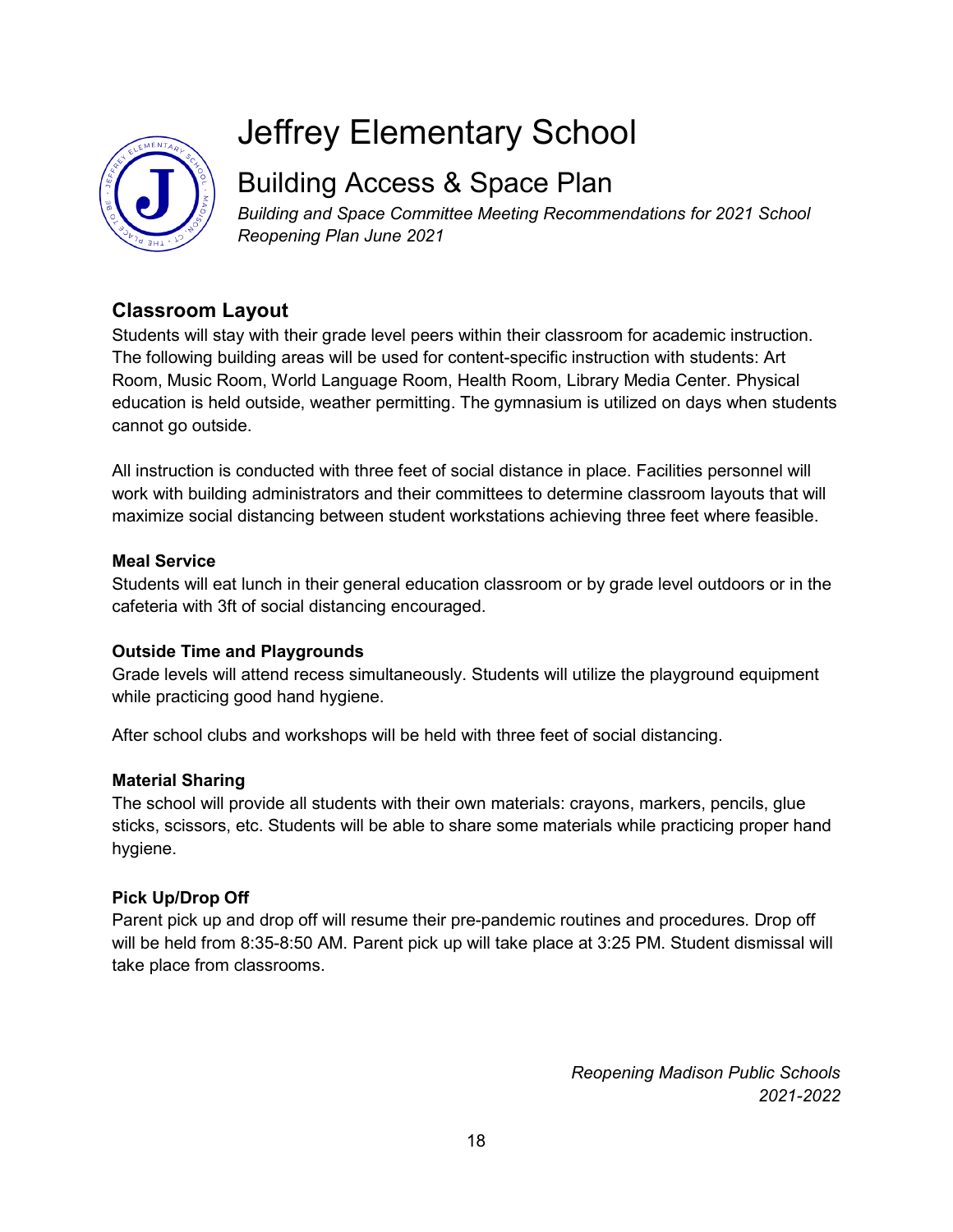

# <span id="page-18-0"></span>Town Campus Learning Center Building Access & Space Plan

#### **Learning Model/Classroom Layout**

Students will stay with their grade level peers within their classroom for academic instruction. The multi-purpose room will be utilized for related arts and physical education. All instruction is conducted with three feet of social distance in place.

Facilities personnel will work with building administrators and their committees to determine classroom layouts that will maximize social distancing between student workstations achieving three feet where feasible.

#### **Meal Service**

Students will eat lunch in their general education classroom to maintain the three feet of social distancing.

#### **Outside Time and Playgrounds**

Classrooms will attend recess simultaneously. Students will utilize the playground equipment and practice good hand hygiene.

#### **Material Sharing**

The school will provide all students with their own materials: crayons, markers, pencils, glue sticks, scissors, etc. Students will be able to share some materials while practicing proper hand hygiene.

#### **Pick Up/Drop Off**

Parent pick up and drop off will resume their pre-pandemic routines and procedures.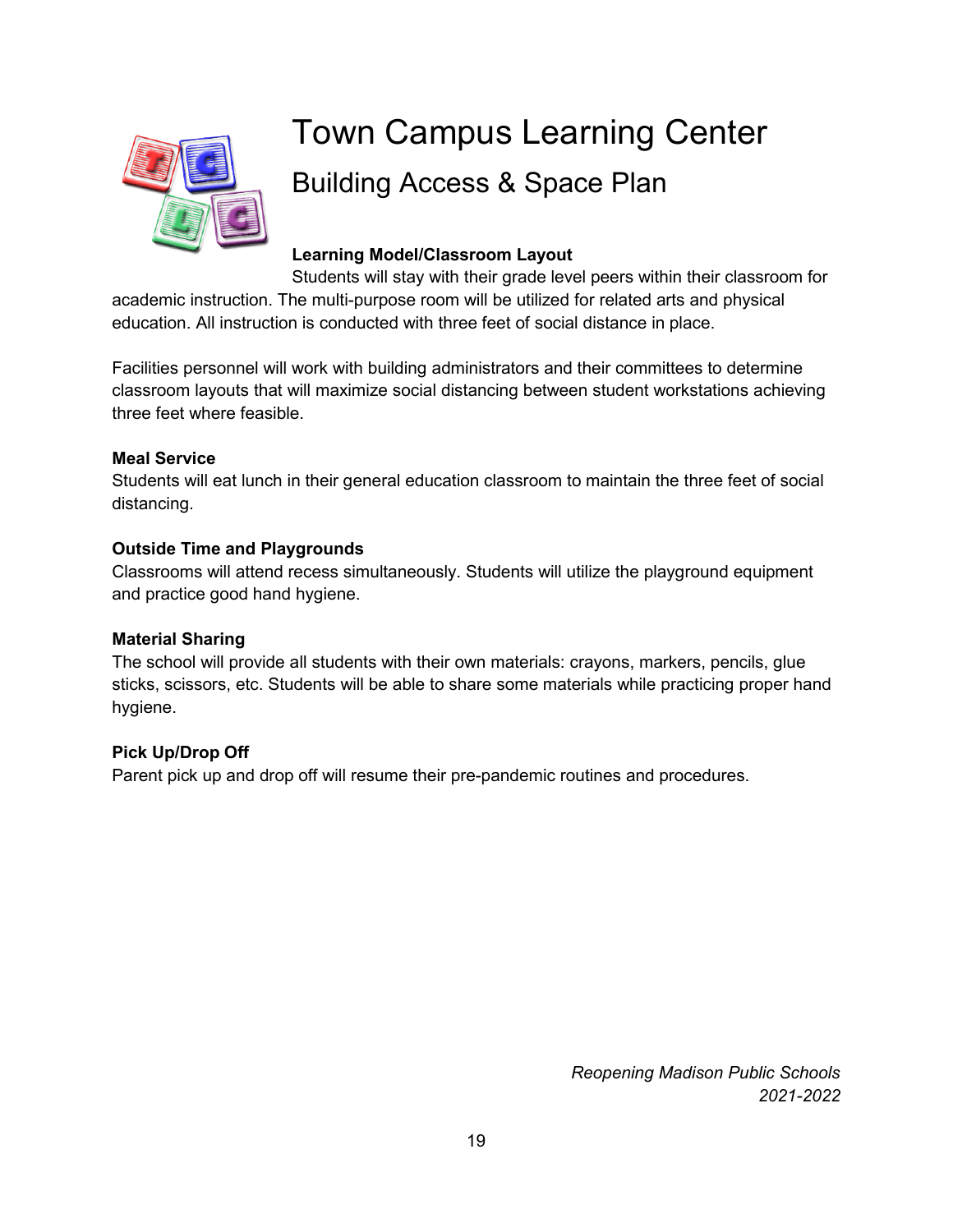## <span id="page-19-0"></span>MPS COVID Daily Health Screen

Prior to arrival at school or entrance on the school bus, each student will be evaluated at home by their parent or guardian for the presence of symptoms related to Covid-19 infection. Please refer to CDC Guideline on Symptoms of Coronavirus at [www.cdc.gov.](http://www.cdc.gov/) "People with COVID-19 have had a wide range of symptoms reported- ranging from mild symptoms to severe illness. Symptoms may appear 2-14 days after exposure to the virus. People are advised to seek medical attention if they have the NEW ONSET of any of these symptoms:

- Fever or chills
- Cough
- Shortness of breath or difficulty breathing
- Fatigue
- Muscle or body aches
- Headache
- New loss of taste or smell
- Sore throat
- Congestion or runny nose
- Nausea or vomiting
- Diarrhea

This list does not include all possible symptoms. The CDC continues to update this list as we learn more about COVID-19.

If a student has any of these symptoms, they should remain at home from school and seek guidance from their medical advisor. The parent or guardian will notify their child's school nurse and share their symptoms.